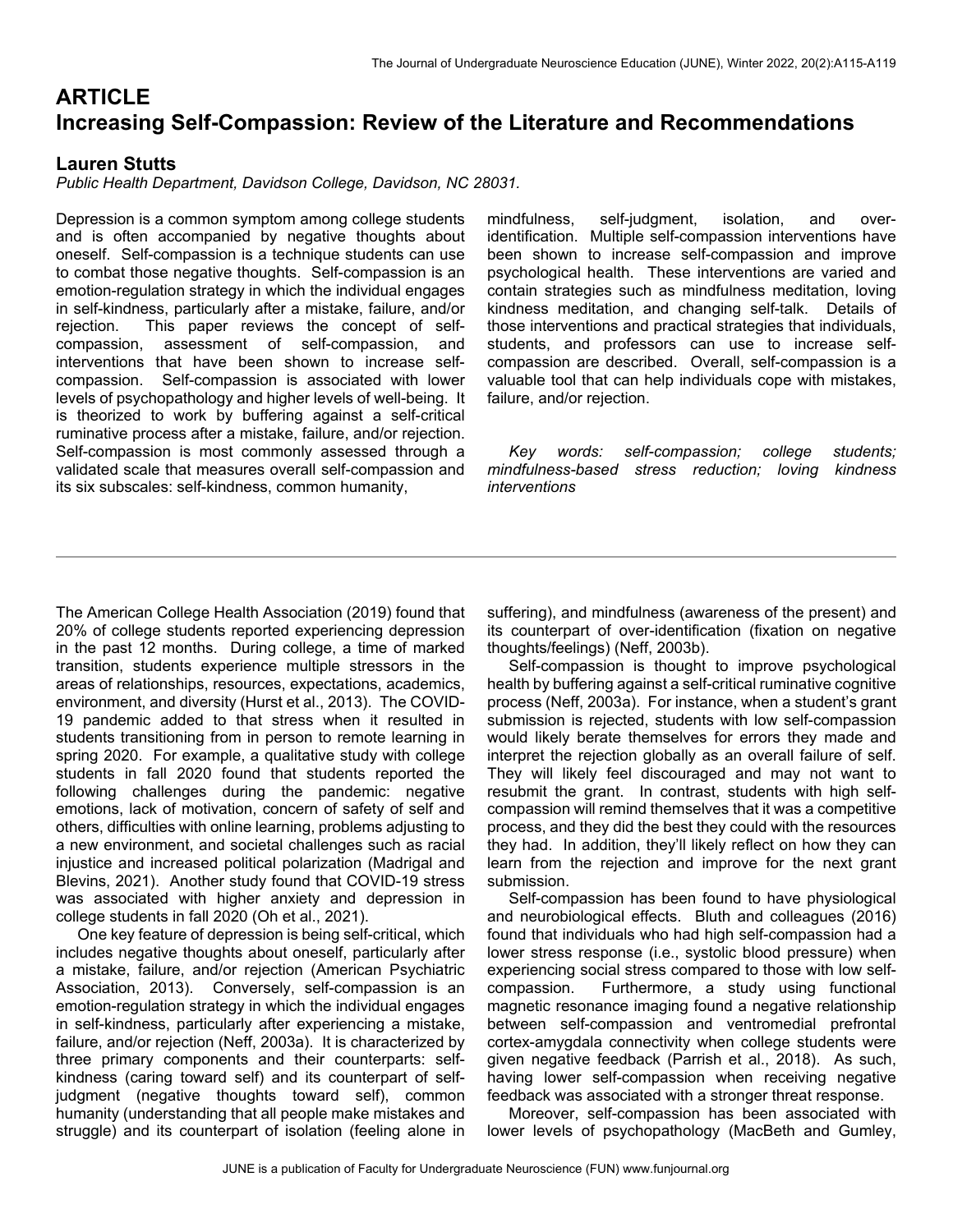2012) and higher levels of well-being (Zessin et al., 2015). MacBeth and Gumley (2012) found a correlation of -.54 between self-compassion and psychopathology (i.e., depression, anxiety, and stress) in a meta-analysis across 14 articles. In addition, Zessin and colleagues (2015) found a correlation of .47 between self-compassion and well-being (i.e., cognitive well-being, positive affect) in a meta-analysis across 65 articles.

 Self-compassion has been explored extensively in college students. For example, Stutts and colleagues (2018) found that self-compassion served as a moderator between perceived stress and depression among college students. There was a stronger relationship between stress and depression among individuals with low levels of selfcompassion and a weaker relationship between those variables among individuals with high levels of selfcompassion. As such, self-compassion served as a protective factor against stress and depression. Examining different variables within the same sample, Stutts and Blomquist (2018) found that self-compassion served as a moderator between weight/shape concerns and disordered eating. There was a stronger relationship between There was a stronger relationship between weight/shape concerns and disordered eating among individuals with low levels of self-compassion and a weaker relationship between those variables among individuals with high levels of self-compassion. Therefore, self-compassion seems to buffer students from developing disordered eating.

 Furthermore, the impact of self-compassion on positive outcomes has been explored in college students. Marshall and Brockman (2016) found that self-compassion was a significant predictor of better emotional well-being in college students. Moreover, Yarnell and Neff (2013) found that students who were higher in self-compassion had a better ability to compromise and resolve social conflicts than students who were lower in self-compassion.

 In addition, demographic variables have been investigated in relation to self-compassion. For example, a meta-analysis found that men have higher levels of selfcompassion than women, though the effect size was small (Yarnell et al., 2015). Research has not found differences in self-compassion by race/ethnicity or sexual orientation (Lockard et al., 2014). While the majority of research has been on young adults, research shows that self-compassion confers the same benefits in an older adult population (Brown et al., 2019). However, more research is needed on how self-compassion manifests in different populations.

## **SELF-COMPASSION ASSESSMENT**

The Self-Compassion Scale is the most common form of assessment of self-compassion (Neff, 2003b). There is a 26-item version that results in an overall score of selfcompassion and scores on six subscales: self-kindness, common humanity, mindfulness, self-judgment, isolation, and over-identification (Neff, 2003b). In addition, there is a 12-item short-form that is best for assessing selfcompassion overall (Raes et al., 2011). An example item is "I try to be loving toward myself when experiencing emotional pain." Individuals rate how frequently they behave in a certain manner on a scale from 1 (*almost never*) to 5 (*almost always*). The scores are averaged and can range from 1 to 5 with higher scores indicating higher selfcompassion. This scale has been shown to be reliable and valid (Neff, 2003b; Raes et al., 2011). There is a free selfcompassion assessment at this website: https://selfcompassion.org/self-compassion-test/.

 The assessment of self-compassion is limited, however, in that it is a self-report measure. Individuals may perceive themselves as more or less self-compassionate than they truly are. This misperception could be unintentional if the individual is not self-aware or intentional if the individual does not want to come across as having low selfcompassion. Close family members or friends could be interviewed as part of the assessment process to ascertain what others' see and hear regarding self-compassion statements and behaviors from the individual. However, that type of assessment also could contain biases from the family member/friend.

## **SELF-COMPASSION INTERVENTIONS**

Based on the numerous benefits of self-compassion, interventions that target self-compassion are important to address. Fortunately, self-compassion is a skill that can be learned rather than a permanent trait (Neff and Germer, 2013). A meta-analysis found that self-compassion interventions have a moderate effect on improving selfcompassion across 27 studies (Ferrari et al., 2019). They found that these interventions had a strong effect on improving eating behaviors and reducing rumination; a moderate effect on psychopathology (e.g., depression and stress) and mindfulness; and a small effect on positive/negative affect and life satisfaction. Furthermore, this study found that these interventions were effective for a variety of populations including clinical patients, community members, and college students. There was a stronger effect for group-based delivery of self-compassion interventions compared to individual-based delivery. They hypothesized that this result may be because the group provided connections with others, which potentially helped increase common humanity and reduce isolation.

 Self-compassion interventions also have been effective when disseminated online (Nadeau et al., 2021). Nadeau and colleagues (2021) randomized women to two groups: 1) a 10-week course designed to reduce self-judgment and increase self-compassion; or 2) a wait-list control group. This course consisted of psychoeducation about selfcompassion, experiential exercises on self-compassion, case interviews, and assignments outside of the session (e.g., journaling). Compared to the wait-list control group, women in the course had significant increases in selfcompassion and reductions in self-judgment right after the intervention. Those effects were sustained one month after the intervention as well. This research indicates that an online intervention is effective for women, but research needs to examine if this type of intervention would be effective for men.

 One key type of self-compassion intervention is mindfulness meditation (Berghoff et al., 2017) since mindfulness (being attentive to the present moment) is a critical component of self-compassion (Neff, 2003b). Mindfulness has a long and complex history that is rooted in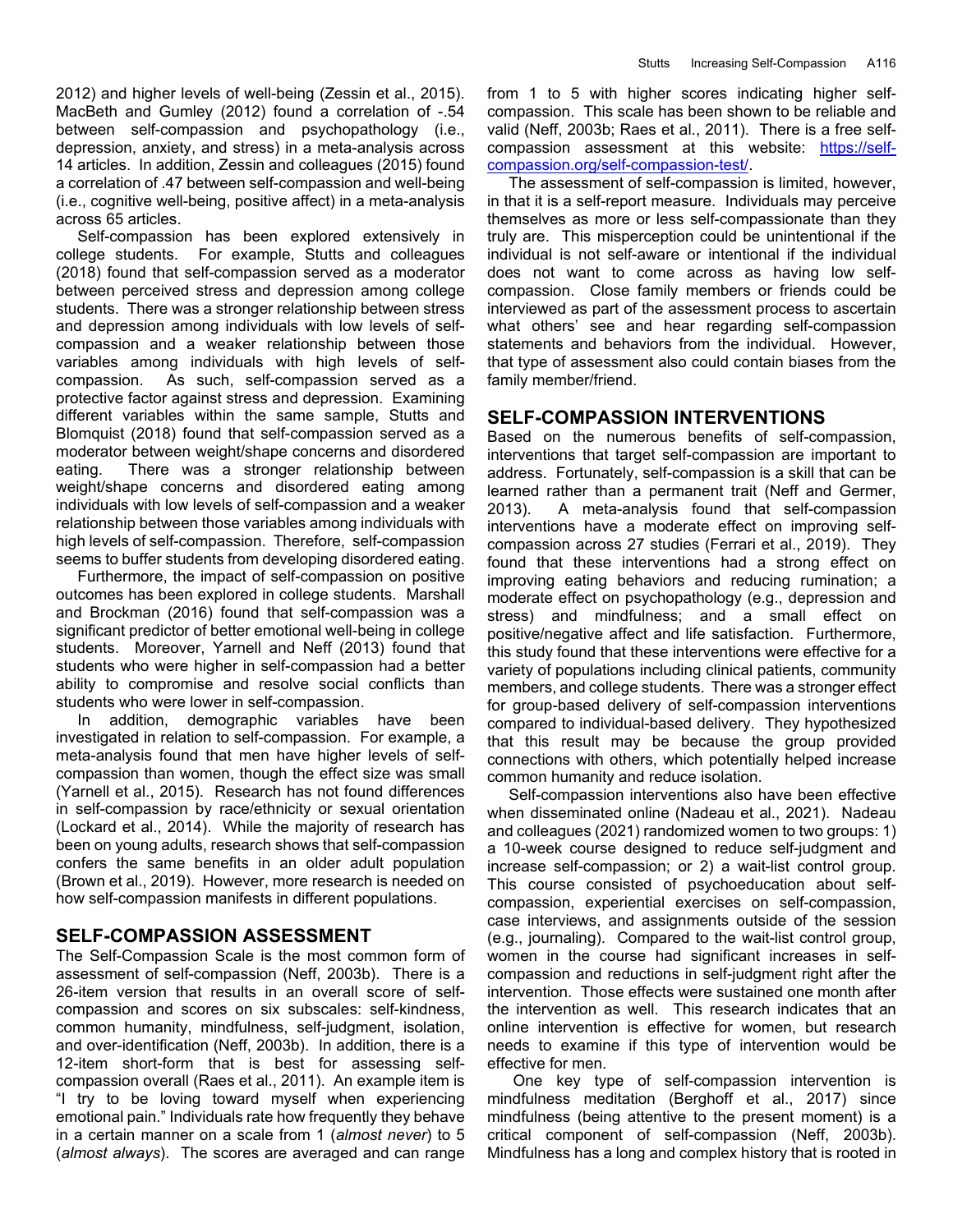Buddhist practices (Wilson, 2014). Wheeler and colleagues' (2017) review study on the neuroscience of mindfulness found that mindfulness confers many neurobiological benefits. For example, there is greater activity in the prefrontal cortex, anterior cingulate cortex, and insular cortex in individuals with high dispositional mindfulness. Furthermore, there is less activity in the amygdala in those individuals. Collectively, these neurobiological benefits suggest that mindfulness is beneficial for emotion regulation.

 A specific mindfulness meditation program was developed by John Kabat-Zinn (1990) and includes a variety of formal and informal meditation practice; some examples of the practice include deep and focused breathing, body scan meditation, walking meditation, and eating meditation. This type of program is typically referred to as Mindfulness-Based Stress Reduction (MBSR) (Kabat-Zinn, 2003). A meta-analysis examining the effectiveness of MBSR found that it had large effects on stress and moderate effects on anxiety, depression, and quality of life in healthy individuals (Khoury et al., 2015). In addition, a meta-analysis found that MBSR had a small effect on depression and anxiety in individuals with chronic medical diseases (Bohlmeijer et al., 2010). Two meta-analyses found particular increases in self-compassion following MBSR in healthcare professionals (Kriakous et al., 2021) and employees (Janssen et al., 2018).

 Taylor and colleagues (2022) conducted a study examining the effect of a mindfulness-based program in undergraduate students. Students were randomized to an 8-week mindfulness-based program or a control group that did not receive the program. The mindfulness-based program consisted of psychoeducation, formal mindfulness practices (8- to 15-minute guided meditations), informal brief meditations (3-minute breathing exercise), reflective journal writing of their experience, and three 1-hour discussions about mindfulness with other students in the program. Overall, students were advised to engage in 20-30 minutes of meditations per day for eight weeks. The intervention group had significant increases in self-compassion from pretest to post-test. Moreover, scores on the specific selfcompassion subscale of common humanity increased, whereas isolation decreased.

 Berghoff and colleagues (2017) examined the effect of mindfulness meditation on college students with a relatively short time commitment. They randomized students to a 10 or 20-minute daily meditation intervention that lasted for just two weeks. Students listened to audio recordings daily that instructed them to attend to their breathing in the present moment and to be compassionate toward oneself if they had difficulty with concentration. Ten minutes of silent practice were added to the 10-minute meditation for the 20-minute group. They found that after the intervention, both groups had decreases in stress and increases in mindfulness and self-compassion. However, significantly larger increases in self-compassion were found in the 20-minute group. As such, it appears that even a short burst of mindfulness meditation daily over two weeks can improve one's psychological functioning.

Krieger and colleagues (2019) conducted an online

randomized controlled study assessing the effectiveness of a mindful-based compassionate living intervention (MBCL) in individuals with high levels of self-criticism. Individuals in the MBCL condition completed eight modules over eight weeks, whereas individuals in the control condition did not complete any intervention but had access to the modules after the study. The MBCL intervention consisted of the following topics: introduction to the program/mindfulness, the three affect regulation systems, stress reaction and selfcompassion, inner patterns, the compassionate mode, self and others, and common humanity. Each module contained psychoeducation and practical exercises. Participants in the MBCL condition had significantly higher self-compassion scores after the intervention compared to participants in the control condition. This effect was maintained even six months after the intervention.

 In addition to MBSR and MBCL, loving kindness meditation is another intervention that can be used to increase self-compassion (Shahar et al., 2015; Mantzios et al., 2021). Shahar and colleagues (2015) randomized participants who had high levels of self-criticism into a 7 week loving kindness intervention or a wait-list control group. Participants in the intervention group attended 90 minute sessions each week that emphasized meditations targeted to increase warmth and compassion toward the following (one each week): themselves, a benefactor, a dear friend, a friend in need, a neutral person, and a difficult person. The last session included an emphasis on gratitude. The loving kindness group had significant decreases in selfcriticism and increases in self-compassion post-intervention, whereas the control group did not experience changes in those variables. Another study examined the effectiveness of loving kindness meditation compared to loving kindness coloring in college students (Mantzios et al., 2021). Participants in the loving kindness meditation group listened to a 13-minute long recording on loving kindness. Participants in the loving kindness coloring group were given a mandala design to fill in with colored pencils. Individuals were instructed to write the following on the mandala: me/myself/I, name of a family member/friend, a neutral person, a challenging person, and all people. Subsequently, as participants colored, they were instructed to say something positive toward the individual (e.g., "May you be safe"). Self-compassion increased from pre-test to post-test in both groups (but no differences between groups), indicating that there are multiple ways that loving kindness interventions can be administered.

 One simpler method of increasing self-compassion that does not require completing a formal program is changing self-talk. Kross and colleagues (2014) found that when individuals talked to themselves in the second or third person (i.e., using you or their own name), they appraised challenges as less threatening than individuals who talked to themselves in the first person. For example, someone using the third person when dealing with a rejection could say, "Lauren, it's okay that your grant was rejected," compared to using first-person language, "I failed because my grant was rejected." This technique is theorized to work because it distances oneself more from the rejection. We also are likely to be kinder to others than to ourselves and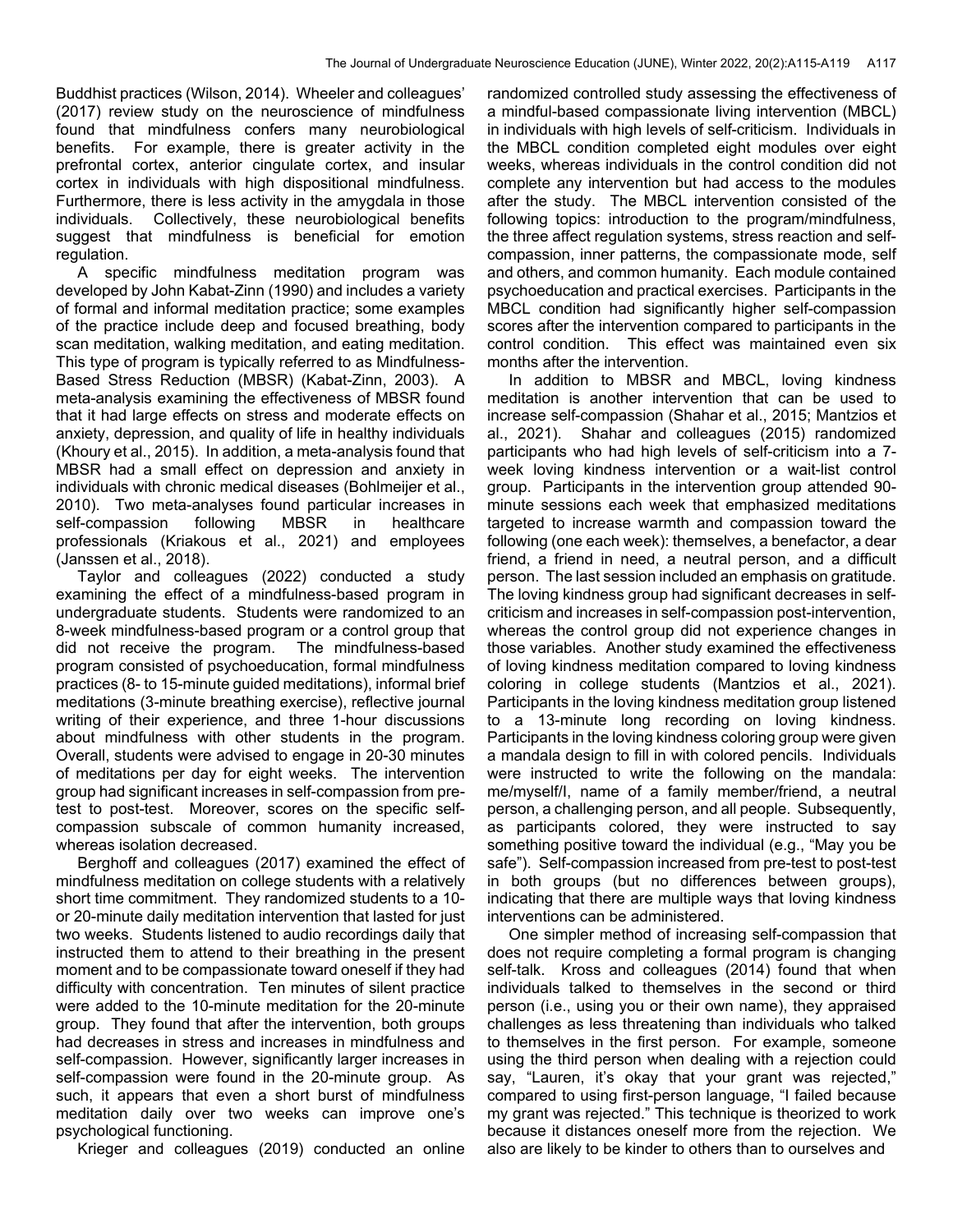#### **GENERAL PRACTICAL STRATEGIES TO INCREASE SELF-COMPASSION**

- Engage in regular mindfulness meditation practice (free videos on YouTube with search terms "mindfulness meditation" or "loving kindness meditation" and free audio downloads at https://self-compassion.org/).
- Journal about your feelings and respond to negative feelings with self-compassion.
- Talk to yourself in the third person and/or as you would talk to a friend when experiencing failure/rejection.
- Surround yourself with friends who also exhibit self-compassion.
- Seek counseling if negative self-talk is interfering with your life.
- Review https://self-compassion.org/ for more information and resources.

#### **STRATEGIES FOR STUDENTS**

- Prepare for potential rejection/failure in advance (e.g., "My paper may get rejected and that's okay. If so, I will learn from the experience, revise it, and resubmit to another journal").
- Express compassion to peers when mistakes occur (e.g., "That was a good guess on the answer. I didn't know what it was either, but it was brave of you to share.").
- Practice moments of mindfulness periodically but particularly during stressful times of the semester (e.g., going outside for 5 minutes and focusing on what you see, smell, etc.).
- Create boundaries with your schedule and say "no" without guilt when you need a break to take care of yourself.
- Reach out to friends, professors, and others who support you by expressing words of compassion to you when you make a mistake.

#### **STRATEGIES FOR PROFESSORS**

- Highlight the value of self-compassion in writing on the syllabus and verbally at the beginning of the semester to set the tone of the course.
- Model self-compassion when you make mistakes in real time.
- Prime students to approach constructive feedback in a self-compassionate way prior to giving back tests, feedback on papers, etc.
- Share research on the benefits of self-compassion in classes.
- Call out statements of "judgment" that occur during the class (e.g., if a reading contains a quote of self-judgment, then discuss how that can be a problem).
- Emphasize experiences of "common humanity" (e.g., "We all are experiencing extra stress during the COVID-19 pandemic").
- Lead the students in brief moments of mindfulness periodically during the semester (e.g., before a test, potentially having the class take a minute to just focus on their breath).

*Table 1.* Practical strategies for increasing self-compassion.

talking in the third person feels like talking to a friend.

## **PRACTICAL STRATEGIES FOR STUDENTS & PROFESSORS**

Table 1 contains some general practical strategies to help individuals increase their self-compassion. Some of these strategies may not be a good fit for everyone, however. For example, some individuals may not feel comfortable journaling or engaging in meditation. Therefore, this list is simply meant to be an array of tools that individuals can consider using.

 Specific strategies for students and professors also are described in Table 1. In particular, students would benefit from applying self-compassionate principles when experiencing academic challenges and failures. Professors can inform, model, and integrate the practice of selfcompassion in their classes.

## **CONCLUSION**

Self-compassion is a valuable tool that individuals can use to cope with mistakes, failure, and/or rejection. Future research needs to examine the optimal frequency and length of self-compassion interventions that will confer the best outcomes. Moreover, future studies should address the effectiveness of these interventions in diverse populations and cultures. Ultimately, continuing this research is beneficial as self-compassion can improve the psychological functioning of individuals in our society.

## **REFERENCES**

American College Health Association (2019) National College Health Assessment IIc: Reference Group Executive Summary. Available at: https://www.acha.org/documents/ncha/NCHA-II\_SPRING\_2019\_US\_REFERENCE\_GROUP\_EXECUTIVE\_S UMMARY.pdf.

American Psychiatric Association (2013) Diagnostic and statistical